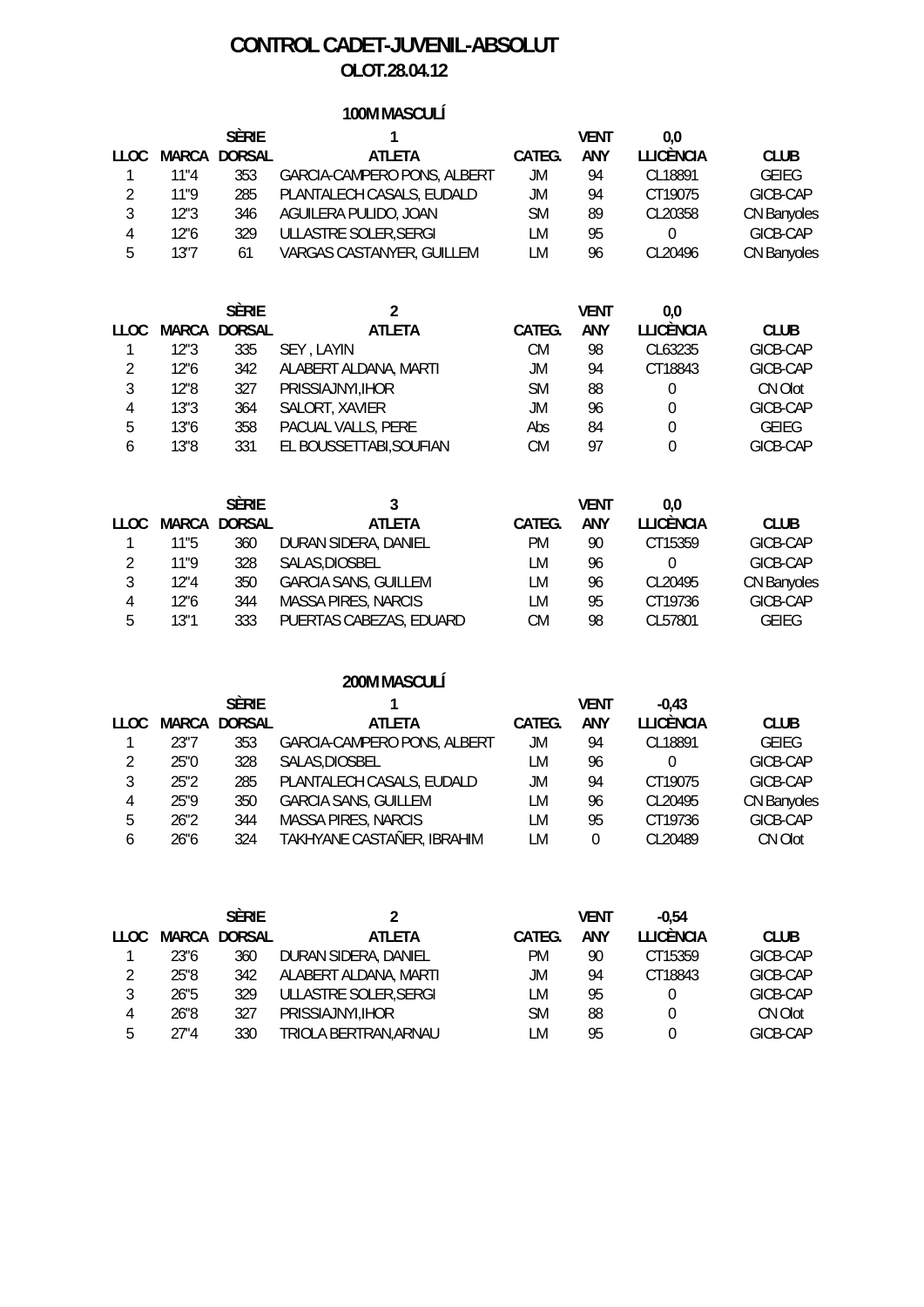**100M FEMENÍ**

|      |               |                               |        | VENT | 0.0              |              |
|------|---------------|-------------------------------|--------|------|------------------|--------------|
|      | <b>DORSAL</b> | <b>ATLETA</b>                 | CATEG. | ANY  | <b>LLICÈNCIA</b> | <b>CLUB</b>  |
| 13"5 | 334           | <b>BALDE MBENGUE, FATIMA</b>  | LF     | 96   | CT19571          | GICB-CAP     |
| 13"8 | 306           | MASIP BOIX, NURIA             | СF     | 98   | CT20627          | CA Olot      |
| 14"0 | 303           | <b>BANCELLS LARA, CLAUDIA</b> | СF     | 97   | CT20625          | CA Olot      |
| 14"2 | 236           | THIÓ, ALBA                    | LF.    | 96   | CI 21244         | <b>GEIEG</b> |
| 14"4 | 363           | <b>BATLLE CAPA, IRENE</b>     | CF     | 98   | CL57783          | <b>GEIEG</b> |
|      |               | <b>SÈRIE</b><br>MARCA         |        |      |                  |              |

|        |      | <b>SÈRIE</b> | 3                          |        | <b>VENT</b> | 0.0              |             |
|--------|------|--------------|----------------------------|--------|-------------|------------------|-------------|
| 11 OC. |      | MARCA DORSAL | <b>ATLETA</b>              | CATEG. | ANY         | <b>LLICÈNCIA</b> | <b>CLUB</b> |
|        | 14"2 | 343          | DAOUIRI, CHAYMAE           | СF     | 98          | CL53731          | GICB-CAP    |
| 2      | 14"4 | 332          | HUERCIO PUENTES, Mª MAR    | JF     | 93          | CT17416          | GICB-CAP    |
| 3      | 14"6 | 340          | TALHI, SOKAYNA             | СF     | 98          | CL50887          | GICB-CAP    |
| 4      | 15"0 | 336          | BATET BALL-LLOSERA, MAR    | СF     | 98          | CL63224          | GICB-CAP    |
| 5      | 15"6 | 359          | MARISCOT PUIGDEMONT, PAULA | ΙF     | 96          | CI 19222         | GICB-CAP    |

|      |      | <b>SÈRIE</b>        |                              |        | <b>VFNT</b> | 0.5              |              |
|------|------|---------------------|------------------------------|--------|-------------|------------------|--------------|
| LLOC |      | <b>MARCA DORSAL</b> | <b>ATLETA</b>                | CATEG. | <b>ANY</b>  | <b>LLICÈNCIA</b> | <b>CLUB</b>  |
|      | 12"9 | 337                 | AYUSTE POQUET, PATRICIA      | i F    | 96          | CT18880          | GICB-CAP     |
| 2    | 13"3 | 347                 | PUELL GIRONES, JULIA         | ιF     | 96          | CT19220          | AA Catalunya |
| 3    | 13"6 | 345                 | COROMINAS MARISCOT, MARTA    |        | 95          | CT19219          | AA Catalunya |
| 4    | 13"8 | 229                 | FERDINAND COLMENERO, PAULA   | СF     | 97          | CT20731          | CN Banyoles  |
| 5    | 14"3 | 362                 | LLISTOSELLA PALOMERAS, CARLA | ΙF     | 96          | CT20862          | GEIEG        |

|      |       |               | 200M FEMENÍ                  |        |      | 0,0              |              |
|------|-------|---------------|------------------------------|--------|------|------------------|--------------|
|      |       | <b>SÈRIE</b>  |                              |        | VENT |                  |              |
| 110C | MARCA | <b>DORSAL</b> | <b>ATLETA</b>                | CATEG. | ANY  | <b>LLICÈNCIA</b> | <b>CLUB</b>  |
|      | 28"1  | 345           | COROMINAS MARISCOT, MARTA    | LF     | 95   | CT19219          | AA Catalunya |
|      | 28"4  | 334           | <b>BALDE MBENGUE, FATIMA</b> | l F    | 96   | CT19571          | GICB-CAP     |
| 3    | 28"7  | 255           | MASSAGUER DALMAU, EVA        | VF     | 67   | CT14299          | GICB-CAP     |
| 4    | 29"0  | 305           | CASAS JURADO, LAIA           | l F    | 96   | CT20624          | CA Olot      |
|      |       |               |                              |        |      |                  |              |
|      |       |               |                              |        |      |                  |              |

|               |      | <b>SÈRIE</b>        |                         |        | VFNT |           |                |
|---------------|------|---------------------|-------------------------|--------|------|-----------|----------------|
| LLOC.         |      | <b>MARCA DORSAL</b> | <b>ATLETA</b>           | CATEG. | ANY  | LLICÈNCIA | <b>CLUB</b>    |
|               | 26"7 | 337                 | AYUSTE POQUET, PATRICIA |        | 96   | CT18880   | GICB-CAP       |
| $\mathcal{D}$ | 27"7 | 347                 | PUELL GIRONES, JULIA    |        | 96   | CT19220   | AA Catalunya   |
|               | 38"4 | 365                 | RUBIO FARRÉS, ROSER     | JF     | 95   |           | <b>CNO</b> lot |
| 4             | 43"5 | 326                 | SOLER CARAVACA, MIREIA  | РM     | 01   |           | CN Olot        |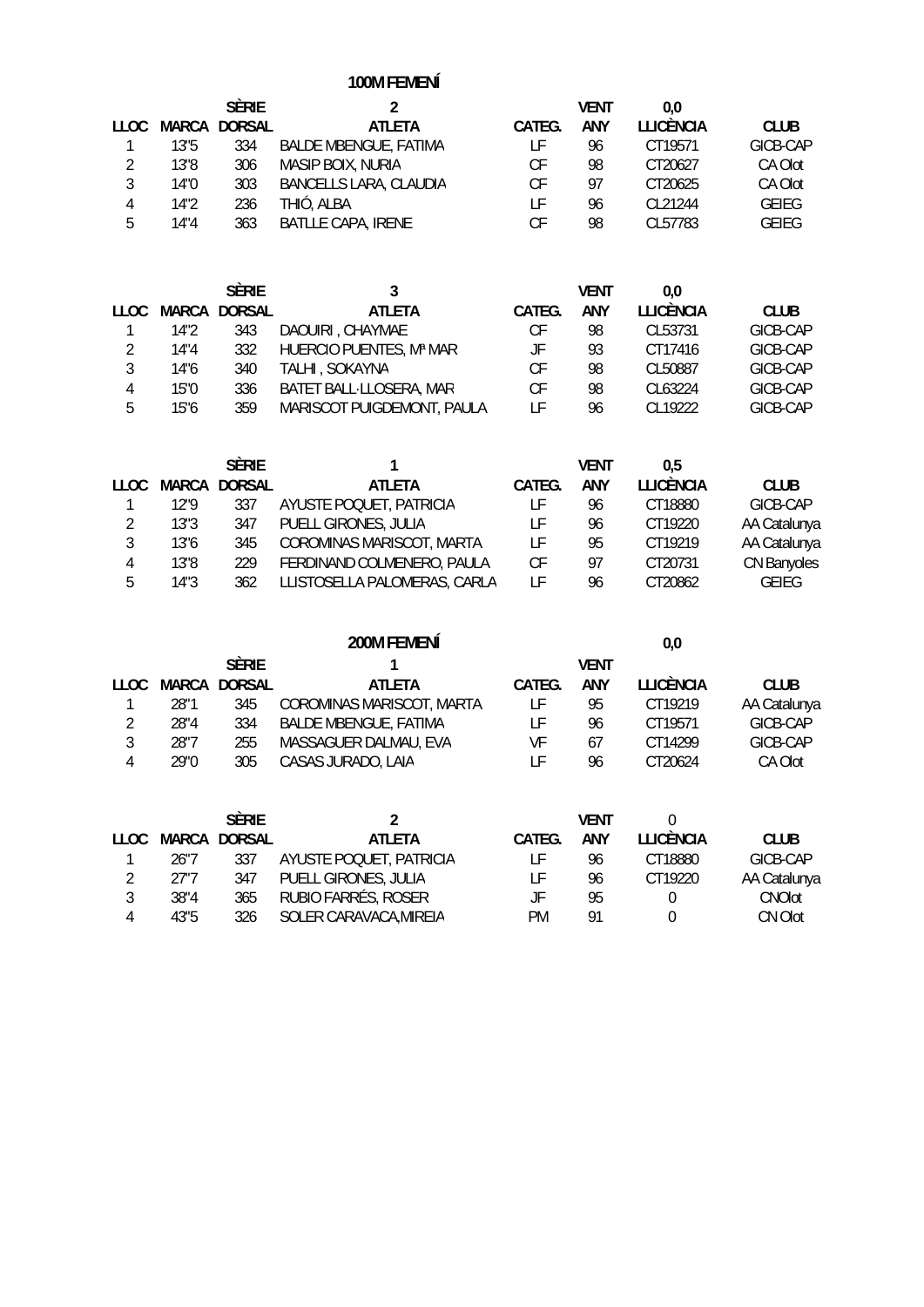# Control cadet-Juvenil-Absolut **Control cadet-** Olot.28.04.12

#### **3000M OBSTACLES M**

| <b>LLOC</b>    |         | <b>MARCA DORSAL</b>  | <b>ATLETA</b>                 | <b>CATEGORIA</b> | ANY        | <b>LLICÈNCIA</b> | <b>CLUB</b>  |
|----------------|---------|----------------------|-------------------------------|------------------|------------|------------------|--------------|
| 1              | 9'25"1  | 299                  | KABOURI HARA, HAMID           | <b>SM</b>        | 88         | CT14835          | CA LL-Selva  |
| $\overline{2}$ | 9'43"8  | 296                  | ROMEO LOPEZ, JONATHAN         | <b>JM</b>        | 94         | CT18497          | CA LL-Selva  |
| 3              | 9'50"4  | 297                  | TURON VERNEDAS, ARNAU         | JM               | 93         | CT16884          | CA LL-Selva  |
| $\sqrt{4}$     | 10'08"9 | 300                  | MAÑOSA CROUS, ANDREU          | <b>JM</b>        | 93         | CT18428          | CA LL-Selva  |
|                |         | 2000M OBSTACLES JV M |                               |                  |            |                  |              |
| <b>LLOC</b>    |         | MARCA DORSAL         | <b>ATLETA</b>                 | <b>CATEGORIA</b> | <b>ANY</b> | <b>LLICÈNCIA</b> | <b>CLUB</b>  |
| 1              | 6'35''4 | 352                  | MAKHFAOUI, JABIR              | LM               | 96         | CT20313          | <b>GEIEG</b> |
| $\overline{2}$ | 6'48"7  | 338                  | BENITEZ JOANA, DANIEL         | LM               | 96         | CL20484          | GICB-CAP     |
| $\overline{3}$ | 7'24''4 | 226                  | FELEZ CALDES, RAMON           | LM               | 96         | CL58295          | AA Catalunya |
|                |         | 2000M OBSTACLES JV F |                               |                  |            |                  |              |
| <b>LLOC</b>    |         | MARCA DORSAL         | <b>ATLETA</b>                 | <b>CATEGORIA</b> | ANY        | <b>LLICÈNCIA</b> | <b>CLUB</b>  |
| 1              | 7'33"0  | 311                  | HRITRIUC, PAULA A.            | LF               | 95         | CT19181          | FC Barcelona |
| $\overline{2}$ | 8'02"1  | 356                  | <b>BARRIS TEMPLADO, MERCE</b> | LF               | 95         | CT19666          | <b>GEIEG</b> |
| $\overline{3}$ | 8'55"6  | 359                  | MARISCOT PUIGDEMONT, PAULA    | LF               | 96         | CL19222          | GICB-CAP     |
|                |         | 1500M OBSTACLES CM   |                               |                  |            |                  |              |
| <b>LLOC</b>    |         | MARCA DORSAL         | <b>ATLETA</b>                 | <b>CATEGORIA</b> | <b>ANY</b> | <b>LLICÈNCIA</b> | <b>CLUB</b>  |
| 1              | 5'02"0  | 341                  | <b>BOUCHRETE, BILAL</b>       | <b>CM</b>        | 97         | CT20462          | GICB-CAP     |
| $\overline{2}$ | 5'15''3 | 331                  | EL BOUSSETTABI, SOUFIAN       | <b>CM</b>        | 97         | 0                | GICB-CAP     |
| 3              | 5'52''4 | 339                  | EL KRICHI, MOURAD             | <b>CM</b>        | 98         | CL63806          | GICB-CAP     |
| 4              | 5'55''3 | 357                  | PUIGVERT BOSCH, DAVID         | <b>CM</b>        | 98         | CL62572          | CN Olot      |
|                |         | 1500M OBSTACLES CF   |                               |                  |            |                  |              |
| <b>LLOC</b>    |         | MARCA DORSAL         | <b>ATLETA</b>                 | <b>CATEGORIA</b> | ANY        | <b>LLICÈNCIA</b> | <b>CLUB</b>  |
| 1              | 5'52"6  | 363                  | <b>BATLLE CAPA, IRENE</b>     | CF               | 98         | CL57783          | <b>GEIEG</b> |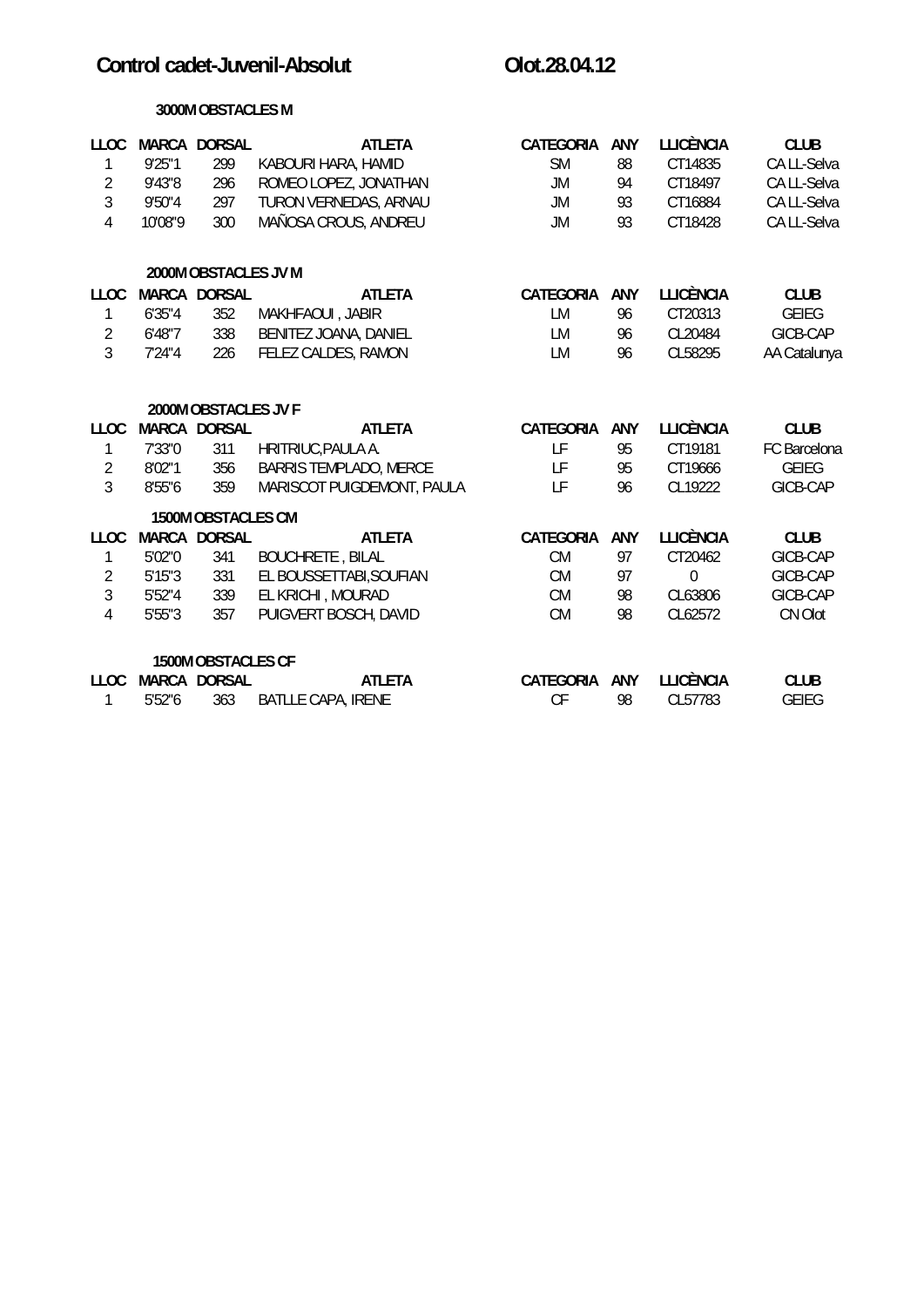# **CONTROL CADET-JUVENIL-ABSOLUT OLOT.28.04.12**

# **300M CADET MASCULÍ**

|      | sèrie             |                       |           |     |                  |             |
|------|-------------------|-----------------------|-----------|-----|------------------|-------------|
|      | LLOC MARCA DORSAL | ATLETA                | CATEGORIA | ANY | <b>TEICÈNCIA</b> | <b>CLUB</b> |
| 43"9 | 331               | EL BOUSSETTABLSOUFIAN | СM        | Q.  |                  | GICB-CAP    |
| 52"2 | 357               | PUIGVERT BOSCH, DAVID | CМ        | 98  | CI 62572         | CN Olot     |
| 53"9 | 321               | RUIZ BASSOLS, MARC    | СM        |     | CL60101          | CN Olot     |

### **300M CADET FEMENÍ**

|      | <b>SÈRIE</b>      |                            |           |            |                  |                    |
|------|-------------------|----------------------------|-----------|------------|------------------|--------------------|
|      | LLOC MARCA DORSAL | <b>ATLETA</b>              | CATEGORIA | <b>ANY</b> | <b>LLICÈNCIA</b> | <b>CLUB</b>        |
| 45"5 | 229               | FERDINAND COLMENERO, PAULA | СF        | 97         | CT20731          | <b>CN Banyoles</b> |
| 48"2 | 354               | CASABO OLIVERES, ANNA      | СF        | 97         | CL54652          | <b>GEIEG</b>       |
| 49"0 | 363               | <b>BATLLE CAPA, IRENE</b>  | СF        | 98         | CL57783          | <b>GEIEG</b>       |
| 50"3 | 343               | DAOUIRI, CHAYMAE           | СF        | 98         | CL53731          | GICB-CAP           |
| 50"5 | 336               | BATET BALL-LLOSERA, MAR    | СF        | 98         | CI 63224         | GICB-CAP           |

#### **1500M MASCULÍ**

| LLOC. | MARCA        | <b>DORSAL</b> | <b>ATLETA</b>              | CATEGORIA | ANY | LLICÈNCIA | <b>CLUB</b>  |
|-------|--------------|---------------|----------------------------|-----------|-----|-----------|--------------|
|       | 4'06"9       | 301           | LINARES PARAREDA, RAMON    | <b>PM</b> | 92  | CT200686  | CA LL-Selva  |
|       | 4'12"0       | 299           | KABOURI HARA, HAMID        | SΜ        | 88  | CT14835   | CA LL-Selva  |
| 3     | 4'21"2       | 351           | MAKHFAOUI, JOUBAIR         | LМ        | 96  | CT20842   | <b>GEIEG</b> |
| 4     | 4'22"0       | 348           | ESSALMI, ABDESSAMAD        | <b>SM</b> | 89  | $\Omega$  | GICB-CAP     |
| 5     | 4'45"1       | 361           | LACHKAR VALLLLOSERA, SERGI | LМ        | 96  | CL20504   | CALL-Selva   |
| 6     | 4'48"5       | 226           | FELEZ CALDES, RAMON        | LМ        | 96  | CL58295   | AA Catalunya |
| 7     | 4'48"8       | 364           | SALORT, XAVIER             | JM        | 96  | 0         | GICB-CAP     |
| 8     | 4'51"7       | 341           | <b>BOUCHRETE, BILAL</b>    | <b>CM</b> | 97  | CT20462   | GICB-CAP     |
| LLOC. | <b>MARCA</b> |               | 1500M FEMENÍ               |           |     |           |              |
|       | 5'18"5       | 355           | PUJOL CORNEY, JUDIT        | LF        | 96  | CT20843   | <b>GEIEG</b> |
| 2     | 5'57"2       | 307           | COROMINAS GODORI, FIONA    | LF        | 96  | CT20622   | CA Olot      |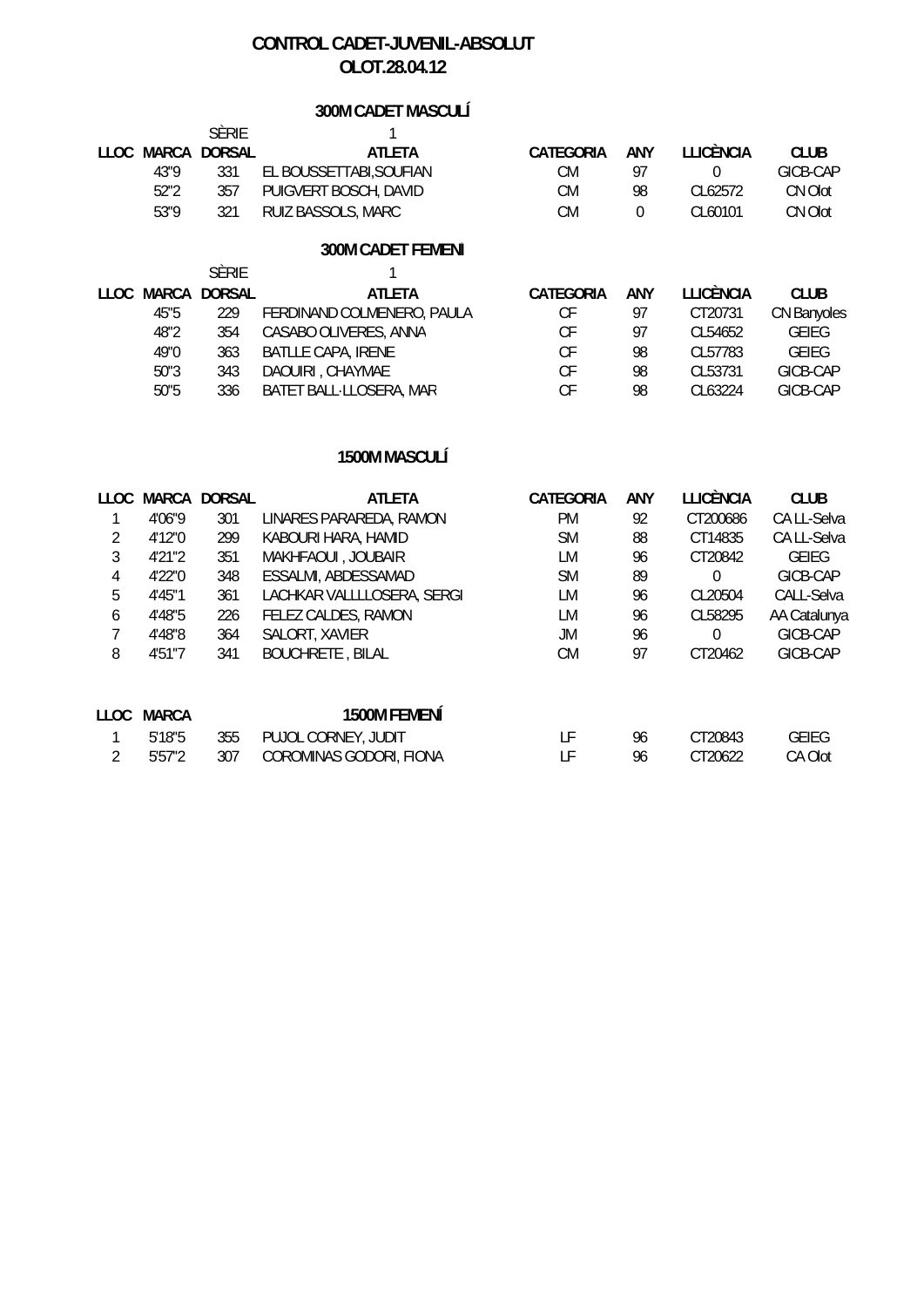#### **CONTROL CADET-JUVENI-ABSOLUT**

OLOT.28.04.12

| LLOC           | <b>MARCA</b> |     | TRIPLE F                      |           |    |         |              |                |          |                |                |
|----------------|--------------|-----|-------------------------------|-----------|----|---------|--------------|----------------|----------|----------------|----------------|
| 1              | 10.10        | 334 | <b>BALDE MBENGUE, FATIMA</b>  | LF        | 96 | CT19571 | GICB-CAP     | X              | 10.10    | 9.63           | 9.81           |
|                |              |     |                               |           |    |         | <b>VENTS</b> | 0              | $\Omega$ | $\Omega$       | 0              |
| $\overline{2}$ | 10.06        | 347 | PUELL GIRONES, JULIA          | LF        | 96 | CT19220 | AA Catalunya | 10.06          | 9.90     | X              | 9.73           |
|                |              |     |                               |           |    |         | <b>VENTS</b> | $\Omega$       | $\Omega$ | $\Omega$       | 0              |
| 3              | 9.80         | 228 | ESTANGA MASSAGUER, NAIARA     | СF        | 98 | CT20730 | CN Banyoles  | X              | 9.80     | 9.44           |                |
|                |              |     |                               |           |    |         | <b>VENTS</b> | $\overline{0}$ | 0        | $\overline{0}$ | $\overline{0}$ |
| 4              | 9.57         | 310 | SUÑÉ GALAN, MIREIA            | LF        | 95 | CT17901 | FC Barcelona | X              | X        | 9.57           | X              |
|                |              |     |                               |           |    |         | <b>VENTS</b> | $\overline{0}$ | $\Omega$ | $\Omega$       | 0              |
| 5              | 9.20         | 354 | CASABO OLIVERES, ANNA         | СF        | 97 | CL54652 | <b>GEIEG</b> | 9.20           | 8.48     | 9.00           | 8.55           |
|                |              |     |                               |           |    |         | <b>VENTS</b> | 0              | $\Omega$ | $\overline{0}$ | 0              |
| 6              | 8.88         | 229 | FERDINAND COLMENERO, PAULA    | CF        | 97 | CT20731 | CN Banyoles  | 8.70           | 8.24     | 8.88           | 8.60           |
|                |              |     |                               |           |    |         | <b>VENTS</b> | $\Omega$       | 0        | $\Omega$       | 0              |
| $\overline{7}$ | 8.47         | 336 | BATET BALL LLOSERA, MAR       | СF        | 98 | CL63224 | GICB-CAP     | X              | X        | 8.17           | 8.47           |
|                |              |     |                               |           |    |         | <b>VENTS</b> | $\Omega$       | $\Omega$ | $\Omega$       | $\overline{0}$ |
| 8              | 8.37         | 46  | ARANJUELO PLANELLAS, CRISTINA | СF        | 97 | CL54944 | <b>GEIEG</b> | 8.02           | 8.37     | 8.16           | X              |
|                |              |     |                               |           |    |         | <b>VENTS</b> | 0              | 0        | $\overline{0}$ | 0              |
| 9              | 8.22         | 340 | TALHI, SOKAYNA                | СF        | 98 | CL50887 | GICB-CAP     | 7.13           | 7.95     | X              | 8.22           |
|                |              |     |                               |           |    |         | <b>VENTS</b> | $\Omega$       | $\Omega$ | $\Omega$       | $\mathbf 0$    |
|                |              |     |                               |           |    |         |              |                |          |                |                |
|                |              |     |                               |           |    |         |              |                |          |                |                |
| <b>LLOC</b>    | <b>MARCA</b> |     | <b>TRIPLE MASCULÍ</b>         |           |    |         |              |                |          |                |                |
| 1              | 11.17        | 335 | SEY, LAYIN                    | <b>CM</b> | 98 | CL63235 | GICB-CAP     | X              | X        | 11.17          | $\mathsf{x}$   |
|                |              |     |                               |           |    |         | <b>VENTS</b> | 0              | $\Omega$ | $\Omega$       | 0              |
| 2              | 8.38         | 349 | EL OUADI EL BAKHTI, SABER     | <b>CM</b> | 98 | CL61056 | GICB-CAP     | X              | 8.23     | 8.38           | 8.06           |

**VENTS** 0 0 0 0 0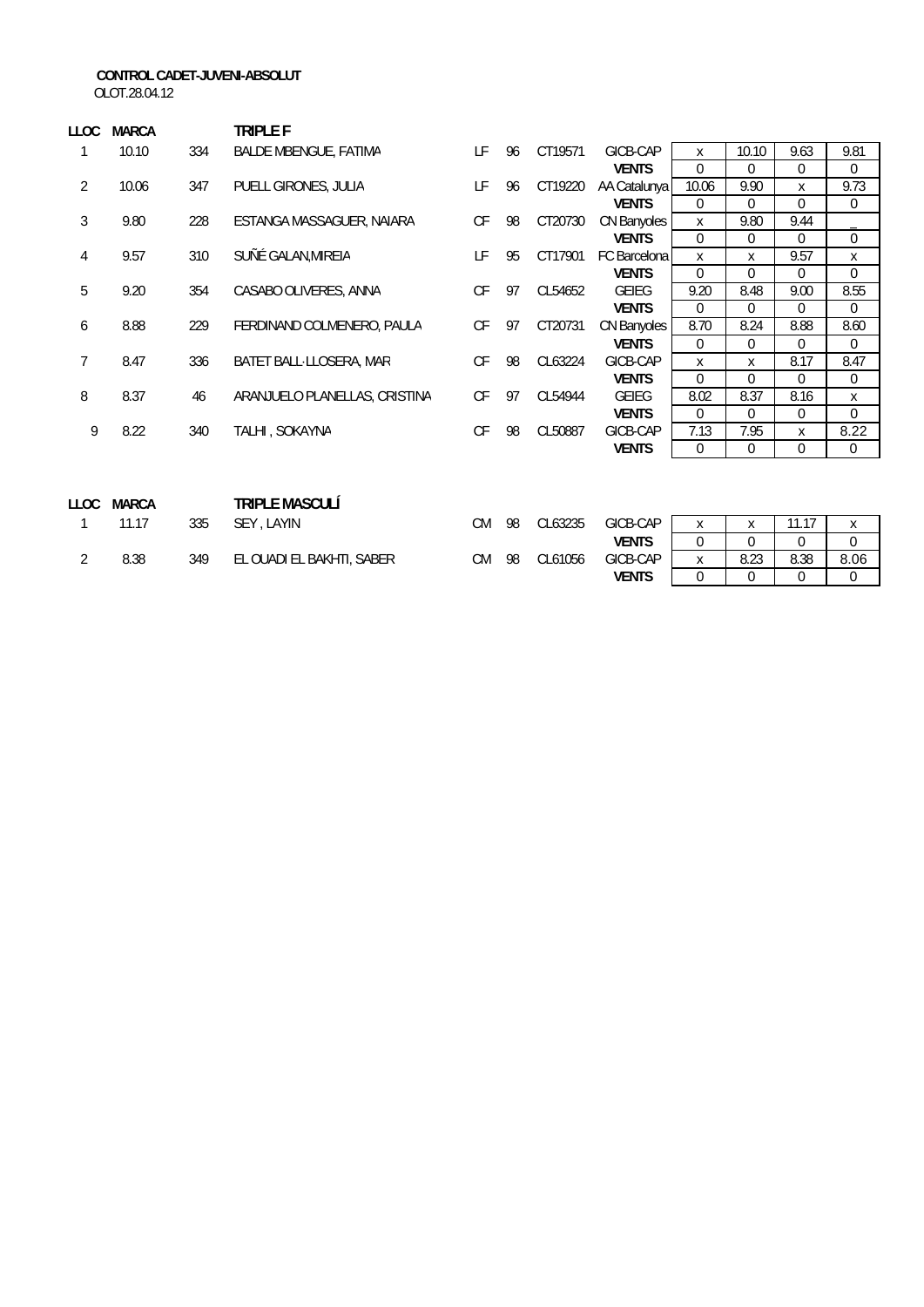#### **CONTROL CADET-JUVENIL-ABSOLUT OLOT.28.04.12**

| $\mathbf{1}$                               | LLOC MARCA DORSAL<br>7.53<br>83                                              | PES CADET MASCULÍ<br><b>ATLETA</b><br>GHIRARDINI RIBAS, XAVIER                                                                      | CAT.<br><b>CM</b>                          | <b>ANY</b><br>98             | 4 <sub>KG</sub><br><b>LLICÈNCIA</b><br>CL63230                       | <b>CLUB</b><br>GICB-CAP                                                     | 3<br>$\overline{2}$<br>1<br>4<br>7.53<br>7.43<br>7.46<br>6.88                                                                                                                          |
|--------------------------------------------|------------------------------------------------------------------------------|-------------------------------------------------------------------------------------------------------------------------------------|--------------------------------------------|------------------------------|----------------------------------------------------------------------|-----------------------------------------------------------------------------|----------------------------------------------------------------------------------------------------------------------------------------------------------------------------------------|
| 1<br>$\overline{2}$                        | LLOC MARCA DORSAL<br>8.00<br>330<br>7.12<br>61                               | PES JUVENIL MASCULÍ<br><b>ATLETA</b><br>TRIOLA BERTRAN, ARNAU<br>VARGAS CASTANYER, GUILLEM                                          | CAT.<br>LM<br>LM                           | ANY<br>95<br>96              | 5 KG<br><b>LLICÈNCIA</b><br>$\pmb{0}$<br>CL20496                     | <b>CLUB</b><br>GICB-CAP<br>CN Banyoles                                      | $\overline{2}$<br>3<br>1<br>4<br>7.93<br>7.63<br>7.31<br>8.00<br>7.10<br>6.56<br>7.12<br>6.61                                                                                          |
| 1                                          | LLOC MARCA DORSAL<br>8.69<br>346                                             | PES ABSOLUT MASCULÍ<br><b>ATLETA</b><br>AGUILERA PULIDO, JOAN                                                                       | CAT.<br><b>SM</b>                          | ANY<br>89                    | 7,26 KG<br><b>LLICÈNCIA</b><br>CL20358                               | <b>CLUB</b><br>CN Banyoles                                                  | $\overline{2}$<br>3<br>1<br>4<br>8.69<br>8.58<br>8.07                                                                                                                                  |
| $\mathbf{1}$                               | LLOC MARCA DORSAL<br>9.59<br>275                                             | PES ABSOLUT FEMENÍ<br><b>ATLETA</b><br>ROVIRA BOADAS, NURIA                                                                         | CAT.<br>JF                                 | <b>ANY</b><br>94             | 4 <sub>KG</sub><br><b>LLICÈNCIA</b><br>CT18698                       | <b>CLUB</b><br><b>GEIEG</b>                                                 | 3<br>$\overline{2}$<br>1<br>4<br>9.59<br>8.88<br>9.17<br>8.82                                                                                                                          |
| 1<br>$\overline{2}$<br>3<br>$\overline{4}$ | LLOC MARCA DORSAL<br>10.79<br>362<br>8.91<br>31<br>54<br>8.31<br>6.92<br>236 | PES JUVENIL FEMENÍ<br><b>ATLETA</b><br>LLISTOSELLA PALOMERAS, CARLA<br>BELLAPART DIAZ, SARA<br>ZAMUDIO DOMINGO, LIDIA<br>THIÓ, ALBA | CAT.<br>LF<br>LF<br>LF<br>LF               | ANY<br>96<br>95<br>95<br>96  | 3 KG<br><b>LLICÈNCIA</b><br>CT20862<br>CL19673<br>CL50518<br>CL21244 | <b>CLUB</b><br><b>GEIEG</b><br><b>GEIEG</b><br>AA Catalunya<br><b>GEIEG</b> | 3<br>$\overline{2}$<br>$\overline{\mathbf{4}}$<br>1<br>10.21<br>10.47<br>9.17<br>10.79<br>7.63<br>8.59<br>7.91<br>8.91<br>7.32<br>7.42<br>8.31<br>7.37<br>6.92<br>6.92<br>6.36<br>6.60 |
| 1<br>$\overline{2}$                        | LLOC MARCA DORSAL<br>7.11<br>340<br>6.68<br>336                              | PES CADET FEMENÍ<br><b>ATLETA</b><br>TALHI, SOKAYNA<br>BATET BALL-LLOSERA, MAR                                                      | CAT.<br>CF<br>CF                           | ANY<br>98<br>98              | 3 KG<br><b>LLICÈNCIA</b><br>CL50887<br>CL63224                       | <b>CLUB</b><br>GICB-CAP<br>GICB-CAP                                         | 3<br>$\overline{2}$<br>1<br>4<br>6.67<br>7.11<br>6.36<br>6.84<br>5.77<br>6.46<br>6.07<br>6.68                                                                                          |
| 1<br>2<br>3                                | LLOC MARCA DORSAL<br>18.00<br>343<br>303<br>17.27<br>16.40<br>306            | <b>JAVELINA CADET FEMENÍ</b><br><b>ATLETA</b><br>DAOUIRI, CHAYMAE<br>BANCELLS LARA, CLAUDIA<br>MASIP BOIX, NURIA                    | CAT.<br><b>CF</b><br><b>CF</b><br>CF       | <b>ANY</b><br>98<br>97<br>98 | <b>500 GR</b><br><b>LLICÈNCIA</b><br>CL53731<br>CT20625<br>CT20627   | <b>CLUB</b><br>GICB-CAP<br>CA Olot<br>CA Olot                               | $\overline{2}$<br>3<br>1<br>4<br>14.87<br>15.16<br>18.00<br>Χ<br>15.66 15.02<br>16.19<br>17.27<br>16.40<br>15.46<br>Χ<br>X                                                             |
| 1<br>2<br>3                                | LLOC MARCA DORSAL<br>337<br>27.62<br>26.53<br>362<br>19.93<br>31             | JAVELINA JUVENIL FEMENÍ<br><b>ATLETA</b><br>AYUSTE POQUET, PATRICIA<br>LLISTOSELLA PALOMERAS, CARLA<br>BELLAPART DIAZ, SARA         | CAT.<br>LF<br>LF<br>LF                     | ANY<br>96<br>96<br>95        | <b>500 GR</b><br><b>LLICÈNCIA</b><br>CT18880<br>CT20862<br>CL19673   | <b>CLUB</b><br>GICB-CAP<br><b>GEIEG</b><br><b>GEIEG</b>                     | $\overline{2}$<br>3<br>1<br>4 <sup>1</sup><br>27.62<br>Χ<br>22.65<br>17.23<br>23.20<br>23.56<br>26.53<br>26.04<br>19.47<br>19.12<br>19.93<br>Χ                                         |
| 1<br>$\overline{2}$<br>3                   | LLOC MARCA DORSAL<br>37.79<br>29<br>27.65<br>275<br>12.34<br>332             | JAVELINA ABSOLUT FEMENÍ<br><b>ATLETA</b><br>BRISA RAMIREZ, GEMMA<br>ROVIRA BOADAS, NURIA<br>HUERCIO PUENTES, Mª MAR                 | CAT.<br>SF<br>$\mathsf{J}\mathsf{F}$<br>JF | ANY<br>88<br>94<br>93        | 600 GR.<br><b>LLICÈNCIA</b><br>EN TRAMIT<br>CT18698<br>CT17416       | <b>CLUB</b><br><b>GEIEG</b><br><b>GEIEG</b><br>GICB-CAP                     | 3<br>$\overline{2}$<br>1<br>$\overline{4}$<br>34.14<br>34.97<br>37.79<br>34.14<br>27.65<br>26.31<br>24.39<br>26.38<br>10.11<br>9.39<br>11.36<br>12.34                                  |
|                                            | LLOC MARCA DORSAL<br>331<br>21.38                                            | <b>JAVELINA CADET MASCULI</b><br><b>ATLETA</b><br>EL BOUSSETTABI, SOUFIAN                                                           | CAT.<br>CM                                 | ANY<br>97                    | 600 GR.<br><b>LLICÈNCIA</b><br>0                                     | <b>CLUB</b><br>GICB-CAP                                                     | 1<br>$\overline{c}$<br>3<br>4<br>21.38<br>Χ<br>Χ                                                                                                                                       |

2 19.27 335 SEY , LAYIN CM 98 CL63235 GICB-CAP 18.43 19.27 x 18.65

4 17.06 83 GHIRARDINI RIBAS, XAVIER CM 98 CL63230 GICB-CAP x x 17.06 16.84

3 19.10 349 EL OUADI EL BAKHTI, SABER CM 98 CL61056 GICB-CAP 19.10 16.74 x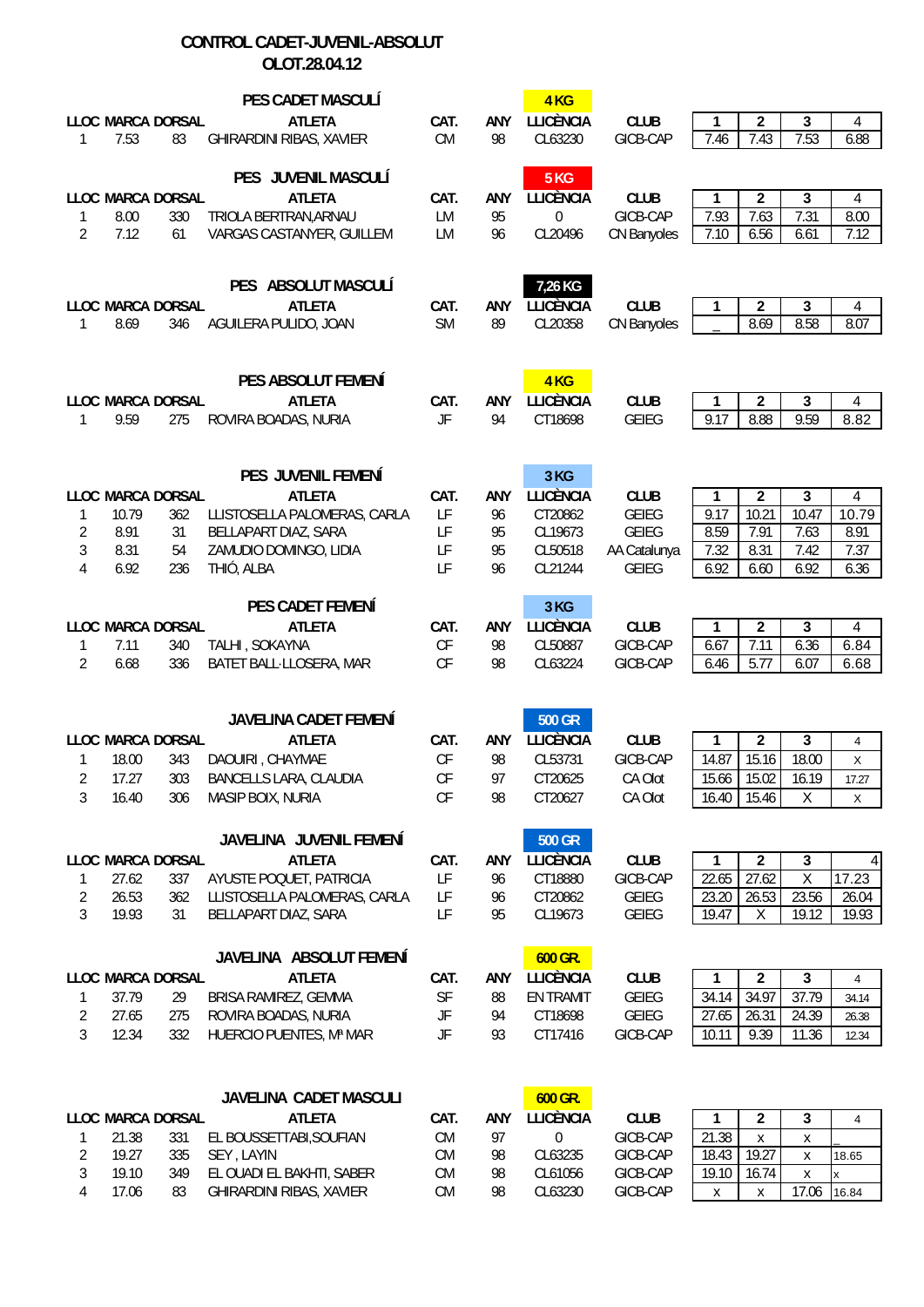|       |                   | JAVELINA JUVENIL MASCULÍ         |      |     | 700 GR.   |             |       |       |       |              |
|-------|-------------------|----------------------------------|------|-----|-----------|-------------|-------|-------|-------|--------------|
|       | LLOC MARCA DORSAL | <b>ATLETA</b>                    | CAT. | ANY | LLICÈNCIA | <b>CLUB</b> |       |       |       |              |
| 31.47 | 328               | SALAS.DIOSBEL                    | LМ   | 96  |           | GICB-CAP    | 26.70 | 31.57 | 27.50 | 29.73        |
| 24.09 | 344               | <b>MASSA PIRES, NARCIS</b>       | LM   | 95  | CT19736   | GICB-CAP    | X     | 20.36 | X     | 24.09        |
| 23.25 | 364               | SALORT, XAVIER                   | JM.  | 96  |           | GICB-CAP    | 23.25 | Χ     |       |              |
| 22.39 | 61                | <b>VARGAS CASTANYER, GUILLEM</b> | LM   | 96  | CL20496   | CN Banyoles | 22.39 | 21.96 | 17.92 | <b>20.82</b> |
| 19.05 | 330               | TRIOLA BERTRAN.ARNAU             | _M   | 95  |           | GICB-CAP    |       | Λ     | Χ     | 19.05        |

| 26.70 | 31.57 | 27.50 | 29.73 |
|-------|-------|-------|-------|
|       | 20.36 |       | 24.09 |
| 23.25 |       |       |       |
| 22.39 | 21.96 | 17.92 | 20.82 |
|       |       |       | 19.05 |

|       |                   | JAVELINA ABSOLUT MASCULÍ |      |     | 800 G     |             |       |       |             |       |
|-------|-------------------|--------------------------|------|-----|-----------|-------------|-------|-------|-------------|-------|
|       | LLOC MARCA DORSAL | ATLETA                   | CAT. | ANY | LLICÈNCIA | <b>CLUB</b> |       |       |             |       |
| 36.36 | 346               | AGUILERA PULIDO, JOAN    | SΜ   | 89  | CL20358   | CN Banvoles | 31.70 | 32.62 | 33.50       | 36.36 |
| 35.65 | 366               | GARRIGA CAÑET, MARC      | JM   | 94  | CT19157   | GEIEG       | 35.65 | 34.20 | 34.23       | 35.33 |
| 31.08 | 342               | ALABERT ALDANA, MARTI    | JM.  | 94  | CT18843   | GICB-CAP    | 31.08 | 28.54 | $\mathbf v$ | 29.82 |
|       |                   |                          |      |     |           |             |       |       |             |       |

| 31.70 | 32.62 | 33.50 | 36.36 |
|-------|-------|-------|-------|
| 35.65 | 34.20 | 34.23 | 35.33 |
| 31.08 | 28.54 |       | 29.82 |
|       |       |       |       |